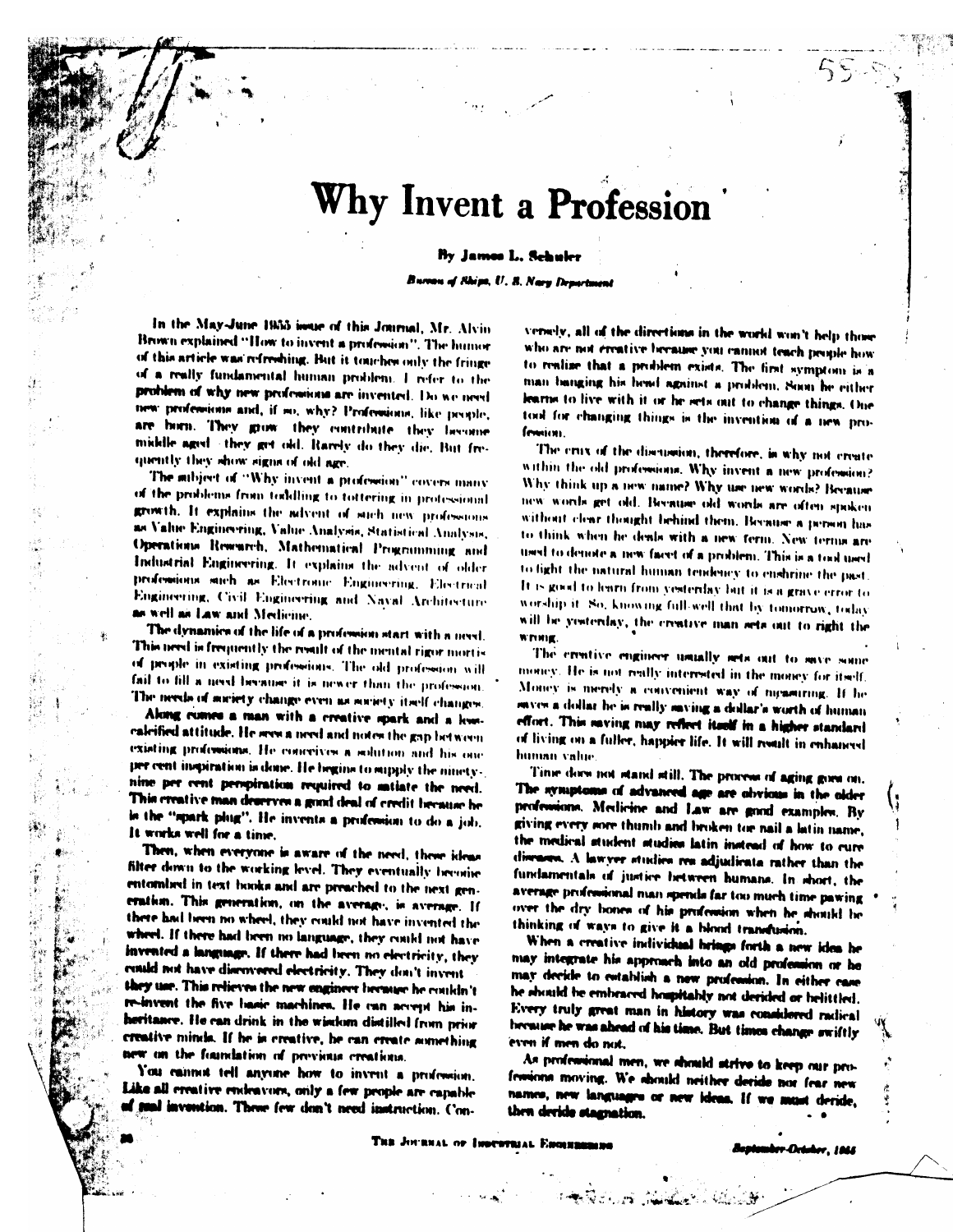# How to Invent a Profession

By Alvin Brown

Do you want to Do Things and Be Somebody? Do you want to Sublimate your knowledge and Rise Above the common level? Well, why not? You, too, can invent a profession. Just follow this bluenrint:

1999. jul

 $\mathcal{S}^{\prime}$ 

1. Detect some phase of industrial contrion that might be improved. This first step is easy. Industrial operators are human and have their share of human frailties. Moreover, they are usually anxious to improve their work, and therefore easily persuaded of their faults.

2. Attribute the fault to all industry. Don't say, Some companies could reduce their material costs, or, Some companies don't fix the responsibility for economy. Sneak of the "comparative neglect of materials problems in the past" and say that "the engineers typically expect the buyers not to bother them."<sup>1</sup> Obviously, a fault shared by everyone can't be cured by mere urging to do a better job. It will be recognized that something drastic is called for. This is the cornerstone for a new department of knowledge.

3. Invent a name. Here we reach a highly critical step. Semanties is the bandmaiden of this undertaking, but the name in particular demands a delicate touch. Avoid unfamiliar words; rather, seek a new combination of familiar words. Thus, "operations" and "research" are common-place separately, but together they achieve an esoteric quality. "Research" is a very dynamic word. No one will suspect that they mean merely the thinking a man ought to do about his job. "Value analysis" hasn't quite the same force, but yet it is an intriguing junction of two otherwise familiar words. "Mathematical programing" implies a world revolving in the perfect order of the sidereal system.

4. Invent a language. Here you face a real test of your ingenuity. All your work will be wasted if you can't rise above the common language of industry; the facade of novelty can crumble at a touch of the familiar. Don't say. Buy good enough materials at the heat price, but instead, "In effect, the

### i.<br>A

notion of highest quality as an absolute standard is rejected and replaced with a practical idea of the quality hest suited for the price range and design problems of a particular company's products."<sup>2</sup> Don't say, by getting someone to do the details, an executive has more time to use his judgment; it is much more in keeping with the dignity of a new profession to say, "operations research will affect the executive's job by making him more conscious of intangibles. By presenting him with a comprehensive analysis of the quantitative factors it will focus his attention on those areas where his judgment is of prime importance."3 Of course, you'll never speak of what makes a customer tick; you'll say, "when the scientist looks at these same figures, he seeks in them a clue to the fundamental behavior pattern of the customers."<sup>4</sup> And it just won't do to give each factor in a problem its proper weight: you must "combine and sublimate such otherwise inconsistent goals to a higher unified and consistent goal."5

5. There are, nevertheless, certain standard words that readers expect to find in literature of this character, without which you may not achieve a ring of true authenticity. Thus, you are expected to speak of "techniques" rather than methods, and if you feel obliged to use the latter term in any form, be sure you say "methodology." Then it is indispensable that you "integrate" something or somehody; you had best call your profession an "integrating process." Decisions must never he carried out: they must be "implemented." It will be good if you can work in "automation" somewhere and thus get the umbrella of the forward-looking who are no longer content merely to mechanize. If any of your ideas sounds a trifle weak, just say it is "practical;" that always convinces a business man. When anything needs to be adapted to something else. don't make the mistake of using that<br>word; don't say "geared," either, for that will stamp you as just a little out

#### **THiller, Ibld., p. 122**

3John J. Caminer and Gerhard R. Andlinger,<br>"Operations Research Roundyn," Harvard Business Review, November-December 1954, p. 196. ""Yril C. Hermann and John F. Mages. 'Operations Research for Management," Harvard Business Review, July-August 1951, p. 101. Herrmann and Mages, ibid., p. 106.

of date: the only possible word today is "tailored."

6. Now you are ready to go to your unblic. And first, of course, you must tell them what your profession is. But he careful! It's not wise to give it too precise a definition. Don't be so incautious as to say, "In a larger sense, value analysis is just a special name for good procurement."\* That would give you away. Besides, if you give a good broad definition, maybe it will cover some fields of activity you haven't thought of Try for an approach like this: "It is not our purpose to engage in any inconclusive battle over definitions of the concept."7 If you can succeed in discussing your subject without telling anyone what it is, then you've nothing to worry about; you're in!

7. Next to the name, the most important thing is to convince people that this is no old stuff you are giving them. Grasp this nettle firmly. Flong it at them: "There is a new concent in management. It is called operations research."<sup>8</sup> "Mathematical programing is not just an improved way of getting certain jobs done. It is in every sense a HERT WAY.""

8. A touch of Gestalt won't do any harm. See if you can evolve something like this: "Operations are considered as an entity. The subject matter studied is not the equipment used, nor the morale of the participants, nor the physical properties of the output: it is the combination of these in total, as an economic Drocess."1"

2. You must let industrial managers know they are domb, but this requires a deft touch, as you can imagine. You have to do this, hecause, if they aren't dumb, you can't make a case for taking over part of their job. But you can't let them know how dumb. So take it gently. By saying something like. "Many executives believe that a comprehensive. objective, quantitative analysis of the

"Miller, Ibid., n. 131 ?Camluer and Andlinger, Ibid., p. 132. "Herrmann and Mager, Ibid., p. 100 "Alexander Henderson and Robert Schlaffer, "Mathematical Programme" Harvard Business.<br>"Nathematical Programme" Harvard Business. 1.Herrmann and Mager 161d., p. 101.

 $\sim$  where the component  $\sim$ 

Stanley H. Miller, "How to Get the Most Out of<br>Value Analysia," Warvard Dociness Review, Jan. uary-February, pp.123, 128,